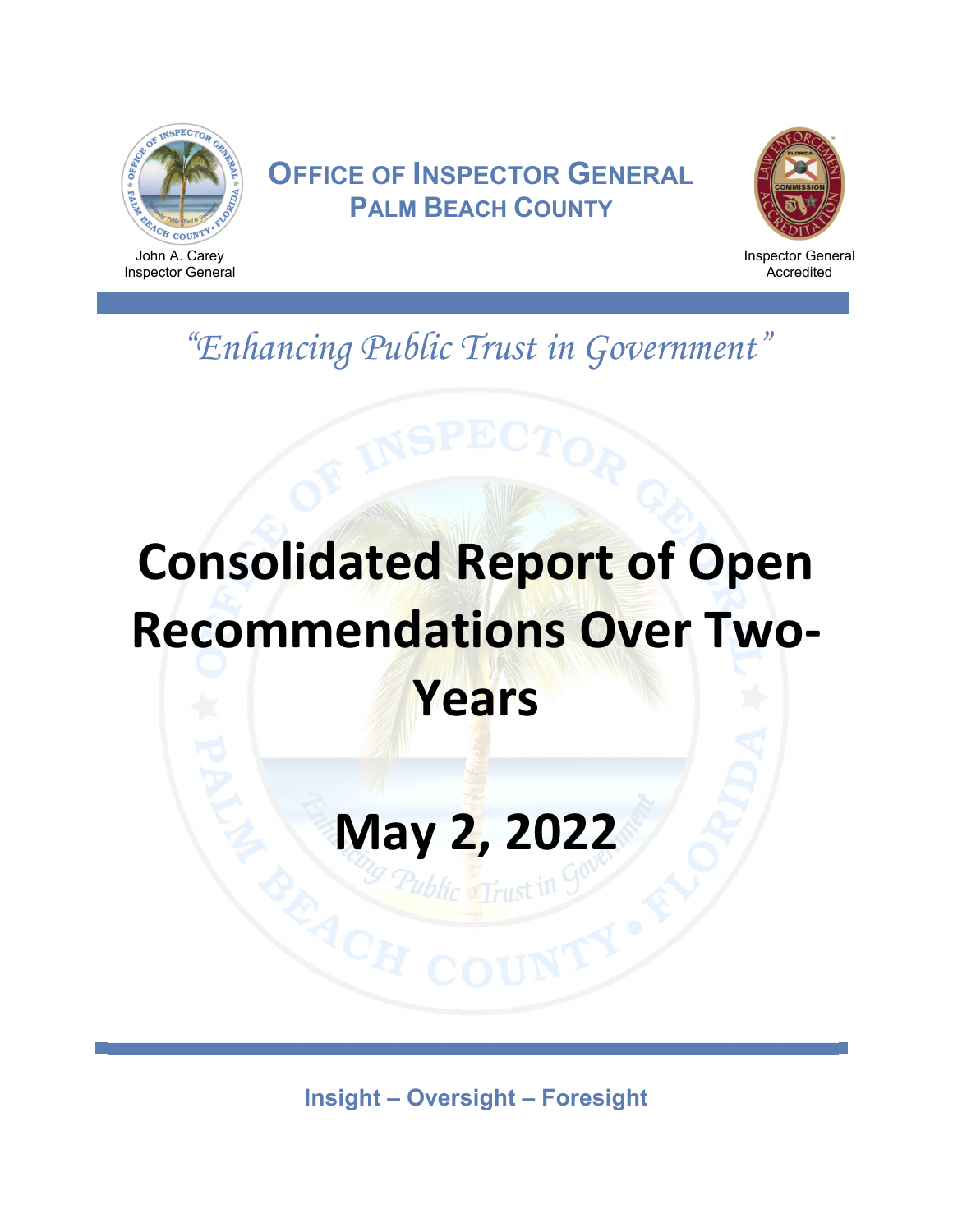# Consolidated Report of Open Recommendations Over Two-Years

We have consolidated the OIG report recommendations that have been open (i.e. pending implementation) for over two years. We will be ceasing routine follow-up and closing out these recommendations on September 30, 2022, if they have not yet been implemented.

The OIG has issued hundreds of recommendations since its creation in 2010 with an overall 95% of these having been accepted or pending implementation by management. This high acceptance/implementation rate reflects well upon the OIG staff working with management to develop realistic and achievable recommendations that make good business sense to improve government operations.

We understand that due to the persistence of the Coronavirus (COVID-19) pandemic and the many challenges and additional burdens placed upon government agencies, it is understandable that implementing our OIG recommendations has been an added challenge. Consequently, prior years' open recommendations have increased. We will continue to work with management in monitoring these recommendations until September 30, 2022.

**By not implementing the recommendations, management must accept any associated risk.** Research has shown that non-implementation of recommendations exposes organizations to further risks. As such, the entity will be assessed at a higher risk in our future OIG County-wide Annual Risk Assessments. Additionally, we may follow up on these recommendations in future audits and reviews to determine whether corrective action was taken.

The following lists these open recommendations.

## **Recommendations Pending Implementation for Over Two‐Years**

#### **Date 1/17/2019 City of Riviera Beach – Purchasing Cards and Council Members' Out‐of‐State Report Number Travel Audit 2019‐A‐0003 Recommendations:**

29. The City Develop and implement an independent oversight process for all Council Members and Mayor's travel expenditures to ensure compliance with all policy requirements.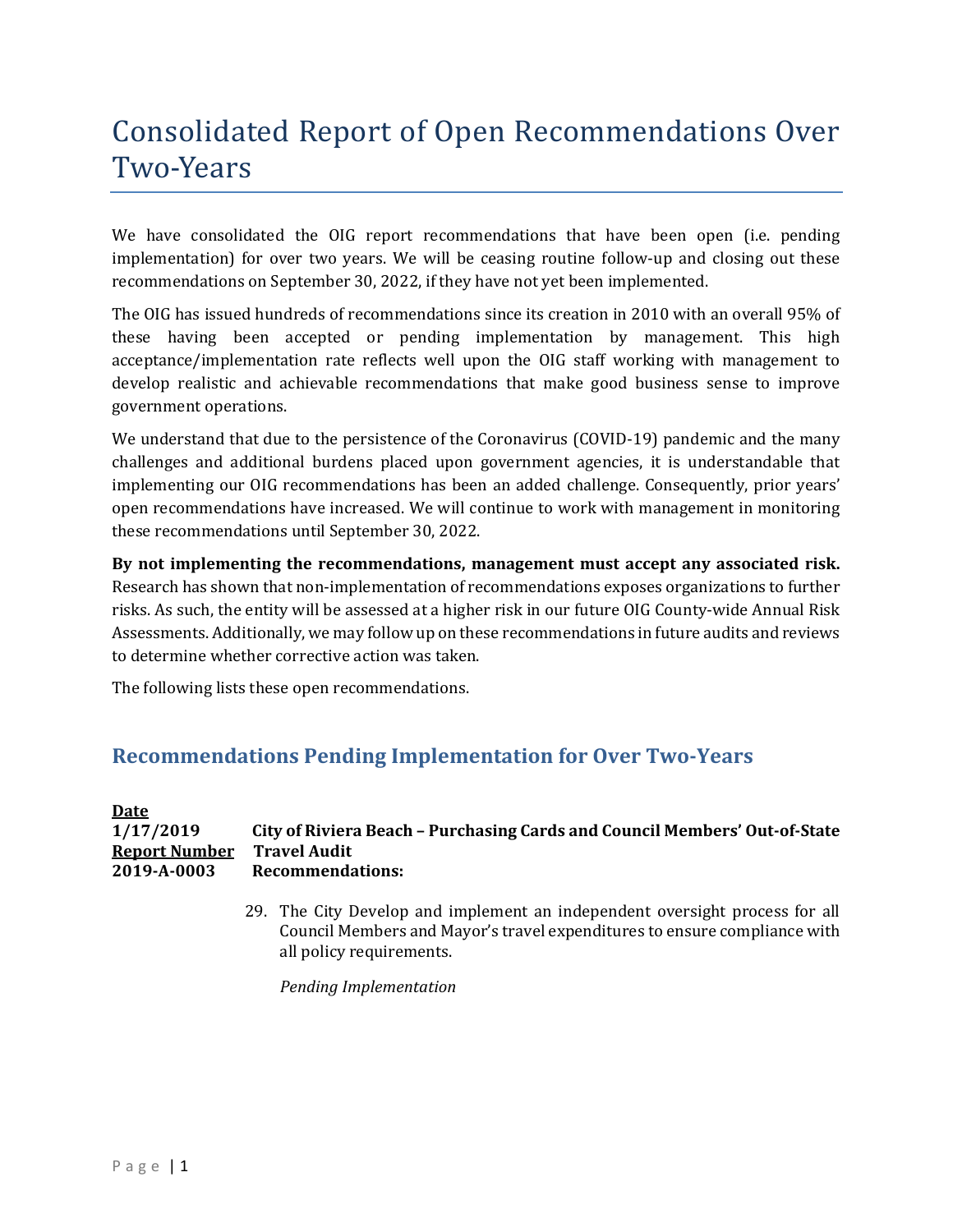#### **2/19/2019 Town of Jupiter Inlet Colony – Revenue Audit Report Number 2019‐A‐0004 Recommendations:**

5. The Town update its chart of accounts to be in compliance with the statutory requirements.

#### *Pending Implementation*

6. The Town develop and implement policies and procedures to provide guidance for chart of account selections.

#### *Pending Implementation*

7. The Town record/post revenue transactions in the proper revenue account based on the Uniform Accounting System Chart of Accounts.

#### *Pending Implementation*

8. The Town implement a review process and comply with the requirements for annual financial reporting and audits for municipalities, as required in Florida Statutes.

#### *Pending Implementation*

10. The Town develop and implement policies and procedures for the reconciliation process between the cash receipts, permit computer system, and financial computer system.

#### *Pending Implementation*

11. The Town develop and implement written guidance for permit fee receipting, recording, and refunding.

#### *Pending Implementation*

12. The Town provide staff training for reconciliations and permit fee processing.

#### *Pending Implementation*

13. The Town's accounting policies and procedures be updated to reflect actual operations.

#### *Pending Implementation*

14. The preparer and reviewer should sign and date reconciliation reports when reconciliations are completed to evidence completion.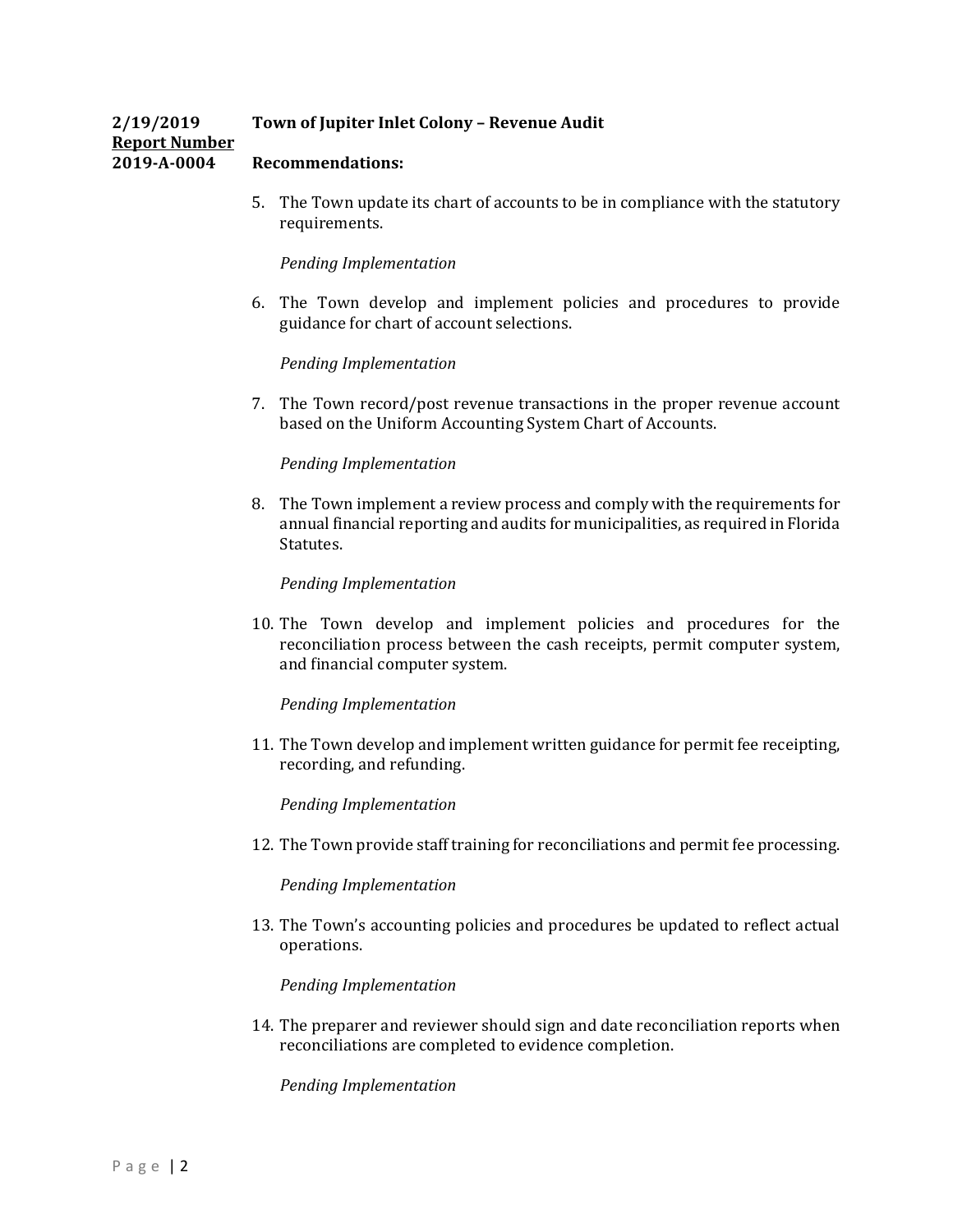15. The Town complete periodic reviews of policies and procedures to ensure the accuracy and updates for operational changes.

*Pending Implementation*

16. The Town comply with the deposit and bank account reconciliation procedures.

*Pending Implementation*

17. The Town provide training to staff for the revised written guidance for the bank reconciliation process.

*Pending Implementation*

18. The Town update its accounting policies and procedures to clearly define and document financial procedures that ensure all aspects of the revenue and cash receipting process have proper reconciliation and review.

*Pending Implementation*

19. The Town provide training to staff for the revised financial procedures for the revenue and permitting processes.

*Pending Implementation*

20. The Town's staff should endorse checks "for deposit only to the Town" immediately upon receipt.

*Pending Implementation*

21. The Town consider revising its policy to require that deposits are completed more frequently to minimize the risk of theft.

*Pending Implementation*

22. The Town develop and implement policies and procedures for changing access/codes upon an employee's separation of employment.

*Pending Implementation*

23. The Town provide training to staff for the implemented or revised guidance for safeguarding cash and checks.

*Pending Implementation*

24. The Town develop and implement policies and procedures for adjustment transactions including voids and reversals.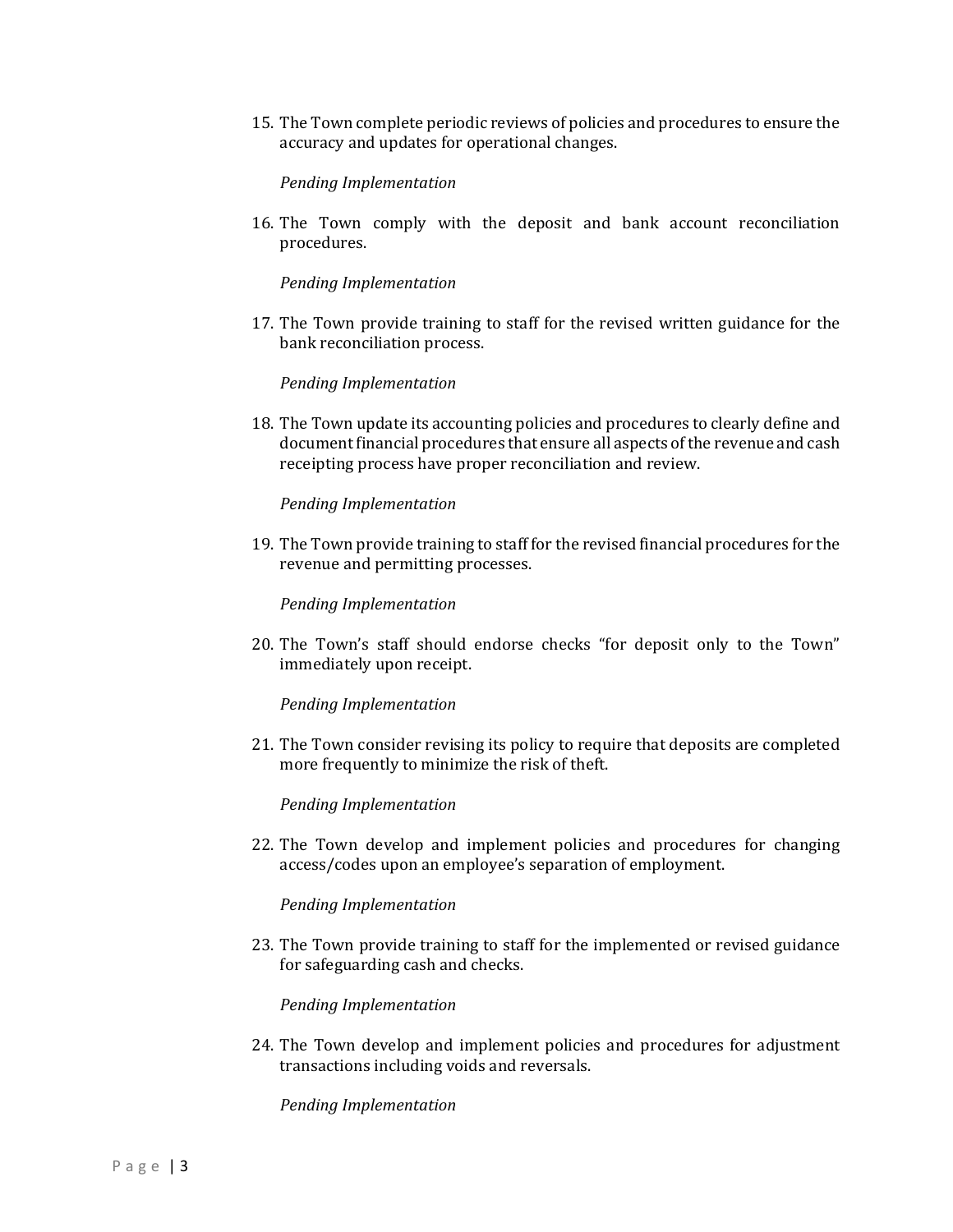25. The Town review the four (4) voided transactions and determine if a refund is owed to the Town's customers.

*Pending Implementation*

26. The Town provide training to staff for adjustment transactions.

*Pending Implementation*

27. The Town establish policies and procedures for the collection and write-off of unpaid permit fees.

*Pending Implementation*

28. The Town consider establishing an allowance for doubtful accounts.

*Pending Implementation*

29. The Town monitor unpaid permit fees and provide routine notice and followup for customer account balances that are aging.

*Pending Implementation*

30. The Town provide training to staff for collection and write-off of unpaid permit fees.

*Pending Implementation*

31. The Town update its written guidance to be in compliance with applicable Florida law and consistent throughout all written documents for permits, surcharges, and licensing.

*Pending Implementation*

32. The Town should periodically review its written guidance to ensure consistency across all requirements.

*Pending Implementation*

33. The Town provide staff training for the revised written guidance for permit, surcharges, and licensing processes.

- 34. The Town develop and implement written IT policies and procedures to ensure consistency of operations that provide guidance, at a minimum, for how to:
	- a. Assign and remove user rights and a reasonable time for completion,
	- b. Authorize user access,
	- c. Limit system access requiring unique user IDs and passwords,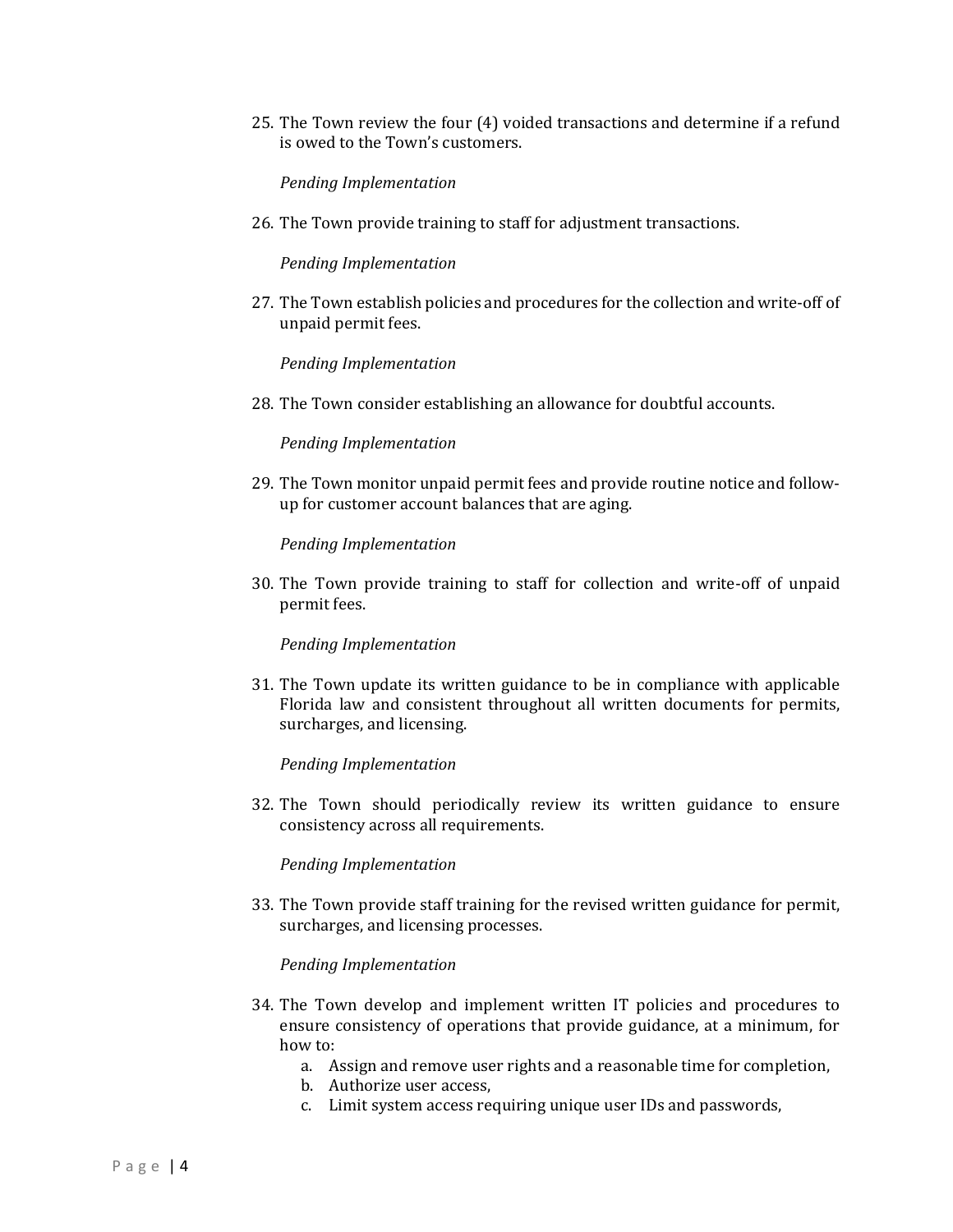- d. Provide for user change management (new and separated employees),
- e. Provide guidance to employees.; and
- f. The Town require each computer system user to have a unique user ID and password that are kept confidential, and obtain additional user licenses, as needed.

#### *Pending Implementation*

35. The Town provide training to staff for the IT policies and procedures.

*Pending Implementation*

#### **6/26/2019 Village of Golf – Water Utility Cross‐Connection Program Audit Report Number 2019‐A‐0006 Recommendations:**

1. The Village ensure all residential and commercial backflow prevention devices have been inspected and require inspection reports, as needed.

*Pending Implementation*

2. The Village obtain and maintain copies of all inspection reports and repairs made to backflow prevention devices.

*Pending Implementation*

3. The Village create and maintain a current master inventory device listing of all residential and commercial (non-residential) backflow prevention devices.

*Pending Implementation*

4. The Village require the Homeowner's Association and the building owners to use the Village inspection forms and submit them to the Village within seven (7) days of completion.

*Pending Implementation*

5. The Village maintain a current master listing of all air-gaps and inspect the airgaps.

*Pending Implementation*

6. The Village ensure all backflow prevention devices that fail the annual inspection be repaired and re-tested.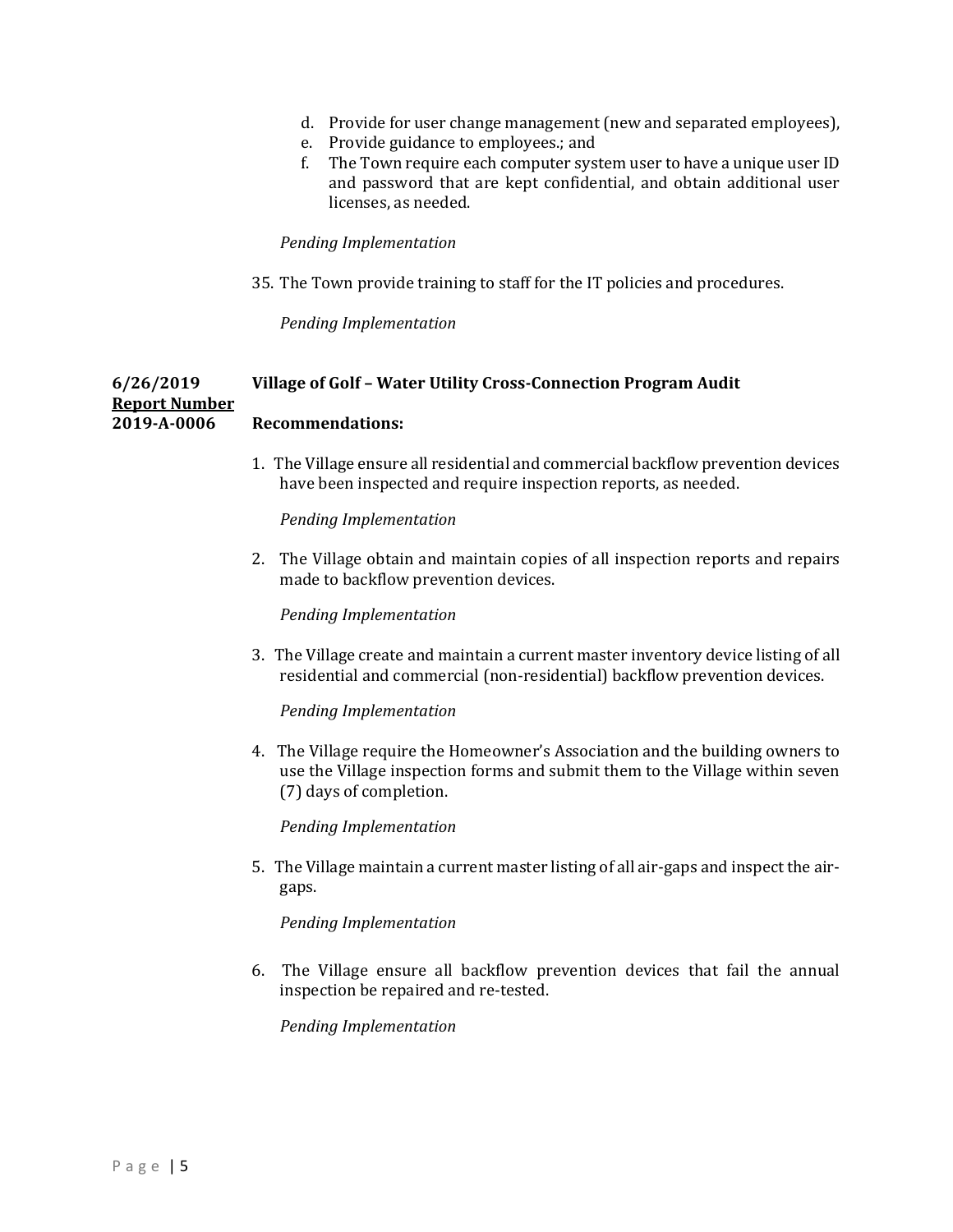7. The Village implement a monitoring program to ensure backflow prevention devices that fail the annual inspection are repaired and retested within 30 days.

*Pending Implementation*

#### **9/9/2019 City of West Palm Beach – Travel Audit Report Number 2019‐A‐0010 Recommendations:**

1. The City consider recouping the \$135.59 incorrectly paid for tips and gratuity from the travelers.

*Pending Implementation*

2. The City review the \$242.52 in potentially improper charges and consider seeking reimbursement from the travelers or vendors, as applicable.

*Pending Implementation*

3. The City consider obtaining reimbursement for the \$5,113.21 incorrectly paid for Florida sales tax from the vendors.

*Pending Implementation*

4. The City consider obtaining reimbursement for the \$353.45 incorrectly paid for double-booked lodging, late fees, and booking fees from the vendors.

*Pending Implementation*

5. The City review the policy requirements related to purchasing card prohibited uses and determine whether the City wants to revise the policy to reflect actual operations processes.

*Pending Implementation*

6. The City provide training on the current or revised Purchasing Card Policy to all purchasing cardholders and approvers.

#### *Pending Implementation*

7. The City enhance the review and oversight process to ensure that travel expenditures are sufficiently documented, necessary, comply with policy, and exclude Florida Sales Tax.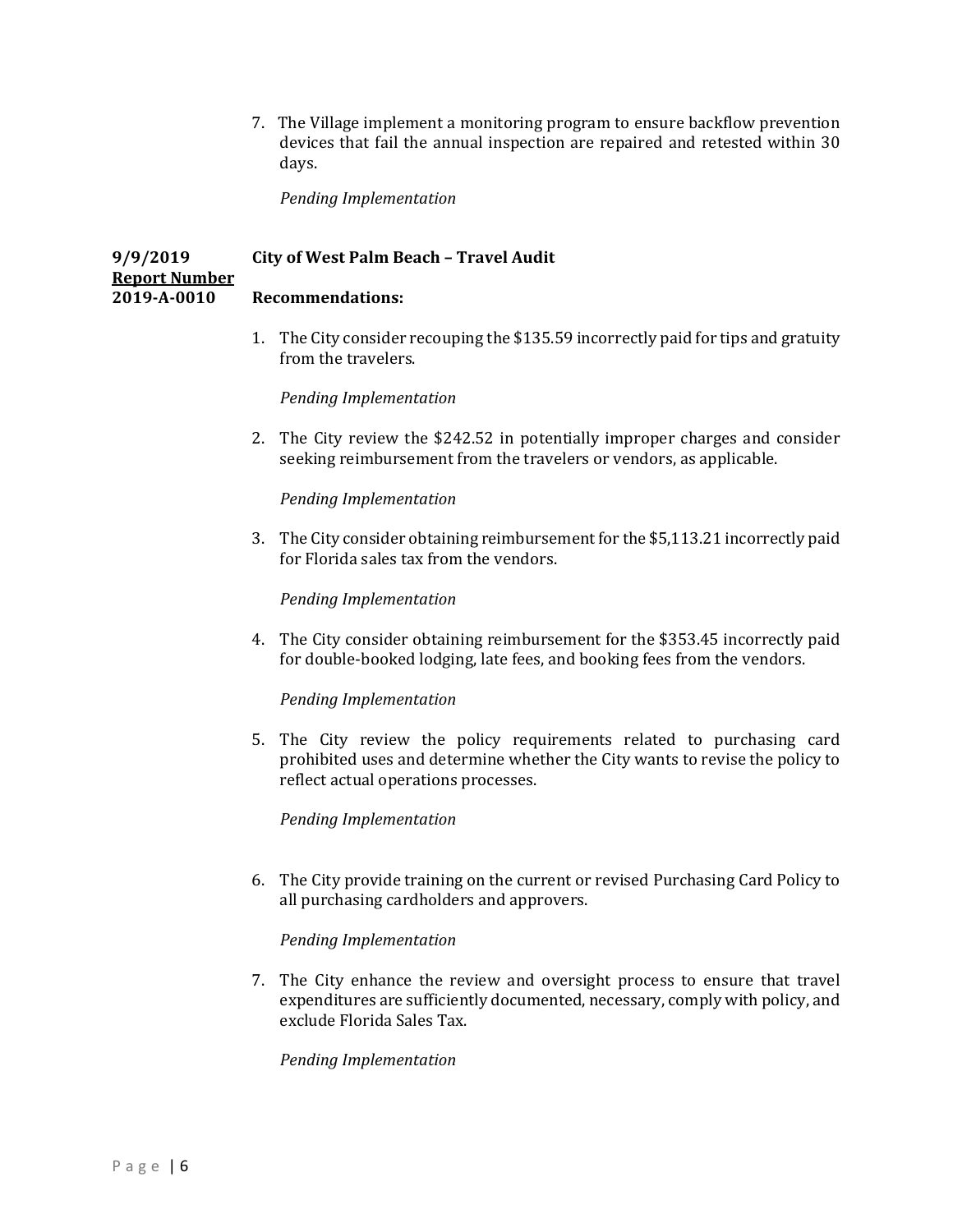8. The City revise the Travel Policy to prohibit unnecessary upgrades, such as, valet parking when self-parking is available and requiring that the conference training or event agenda and event detail for meals included in the registration be included in the supporting documentation for the travel expense report.

#### *Pending Implementation*

9. The City consider recouping \$406.47 of incorrectly reimbursed per diems / incidental expenses to the travelers.

#### *Pending Implementation*

10. The City consider obtaining reimbursement for the \$84.56 incorrectly paid for Florida sales tax to vendors.

#### *Pending Implementation*

11. The City enhance the review and oversight process to ensure that travel expenditures comply with policy, exclude Florida sales Tax, and Form 118s are submitted to Finance within ten (10) business days of returning from travel.

#### *Pending Implementation*

12. The City provide training to City officials and employees (travelers) on the Travel Policy requirements including any revisions to the Travel Policy.

#### *Pending Implementation*

13. The City provide training to reviewers on the Travel Policy requirements including review and oversight responsibilities and any revisions to the Travel Policy.

#### *Pending Implementation*

14. The City develop and implement a review and oversight process to ensure that expenditures from the City Commission District Accounts have adequate documentation to support the expenditure.

#### *Pending Implementation*

15. The City consider recouping \$168.01 that was incorrectly reimbursed to travelers that received a car allowance.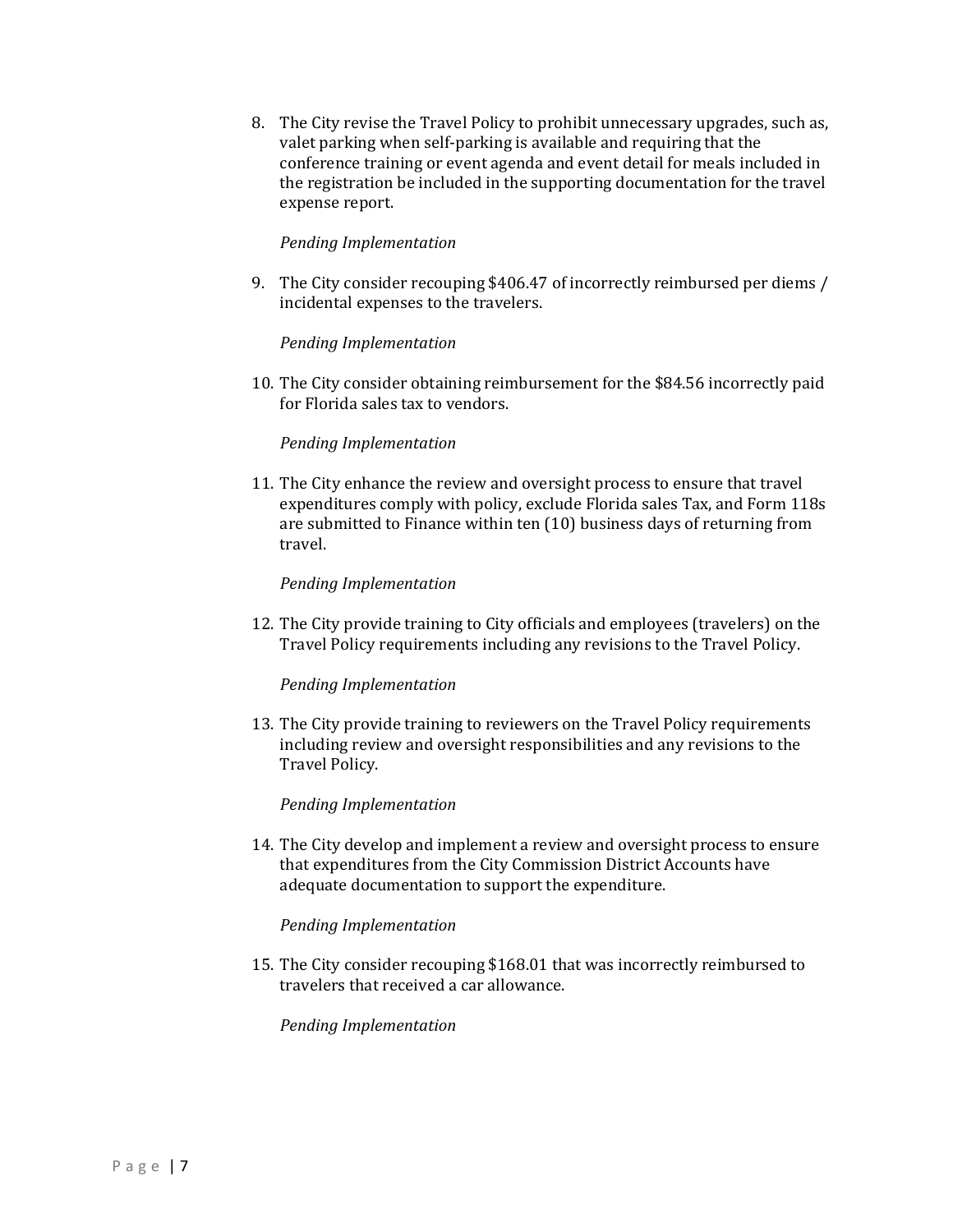16. The City develop and implement a process to ensure travelers that receive a car allowance are not reimbursed for mileage within 100 miles of their official headquarters in accordance with the Travel Policy.

#### *Pending Implementation*

17. The City revise the Travel Policy to clarify how reimbursement for mileage should be calculated when car allowances are received by travelers to be clear on how the requirement should be applied.

#### *Pending Implementation*

18. The City provide staff training on the Travel Policy, amended effective October 1, 2018.

#### *Pending Implementation*

19. The City develop and implement a process to ensure that prepaid travel expenses for former employees are cancelled and refunded or transferred to another City employee upon employment separation.

#### *Pending Implementation*

20. The City locate the ethics training acknowledgment forms for the two Commissioners or ensure the City receives copies of the forms for training completed and include the forms in the Human Resource files.

#### *Pending Implementation*

21. The City develop and implement a process to ensure that City officials submit the required ethics training acknowledgment form, as required by the City's Ethics Training Policy.

#### *Pending Implementation*

22. The City review and resolve the duplicate transactions identified in the system.

#### *Pending Implementation*

23. The City develop and implement a process to prevent or identify and resolve duplicate travel records in the travel computer system.

#### *Pending Implementation*

24. The City provide training to City officials and employees on the use of the travel computer system prior to travel and use of the computer system.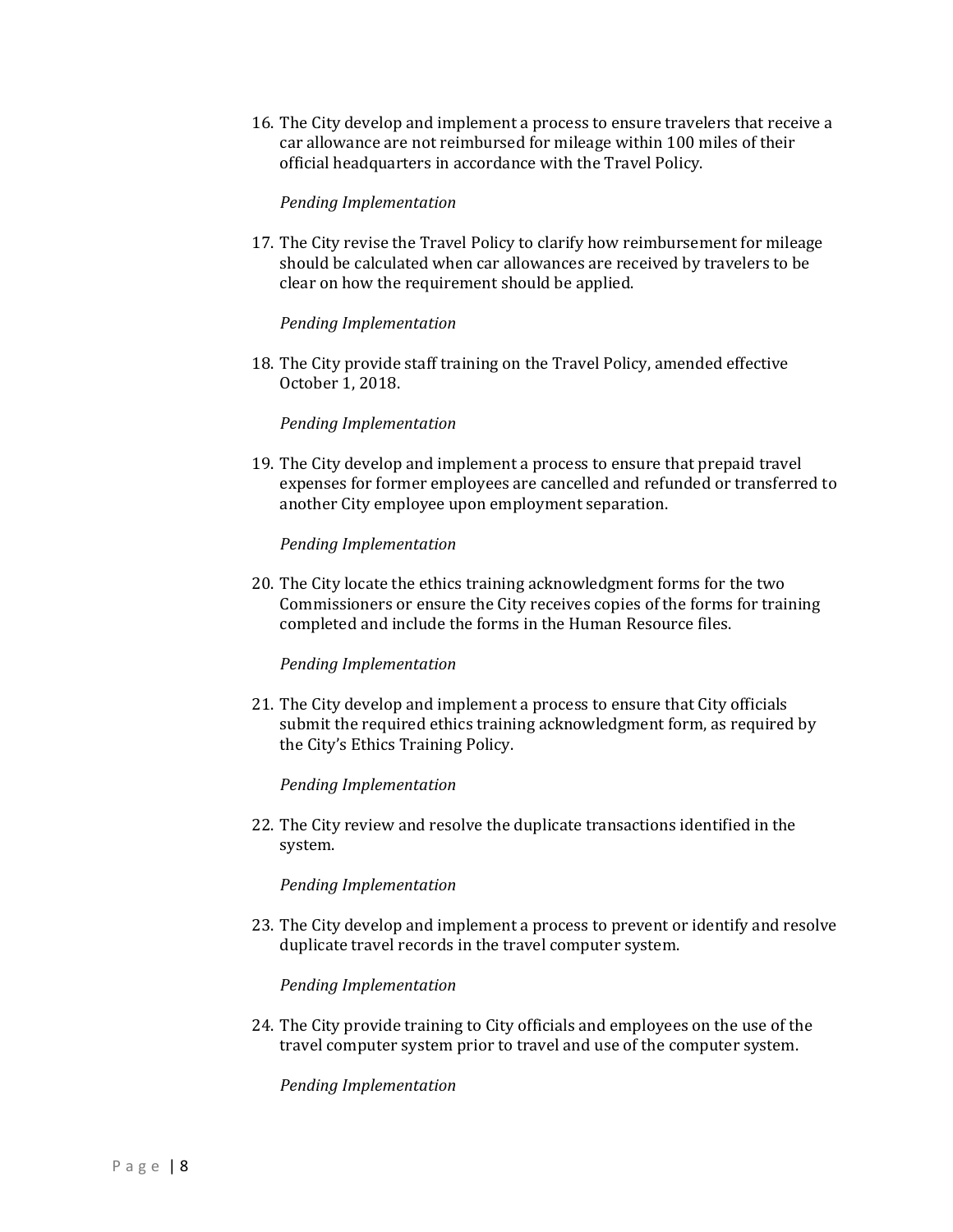25. The City locate the Motor Vehicle Policy effective prior to December 31, 2018, or seek advice and assistance from its legal department on how to resolve.

*Pending Implementation*

26. The City implement a process for retention of policies and procedures documents to comply with statutory requirements.

#### *Pending Implementation*

27. The City retain all directives, policies, and procedures that are superseded for at least two years to comply with statutory requirements.

#### *Pending Implementation*

28. The City obtain valid Florida driver's licenses for the four (4) employees that used vehicles without a current Florida driver's license in their personnel file and update those personnel files.

#### *Pending Implementation*

29. The City review all personnel files for employees that use City vehicles and ensure that a copy of the valid Florida driver's license is in the personnel file.

#### *Pending Implementation*

30. The City develop a process including policies and procedures to ensure that employees authorized to operate a motor vehicle have a current Florida driver's license maintained in their personnel file.

#### *Pending Implementation*

31. The City provide staff who are authorized to operate a City vehicle training on the Motor Vehicle Policy requirements.

*Pending Implementation*

### **12/2/2019 Town of Haverhill – Revenue Audit**

#### **Report Number 2020‐A‐0002 Recommendations:**

1. The Town consider investing excess funds in a higher yield interest-bearing account at a qualified public depository or one of the other options available under section 218.415(17), F.S.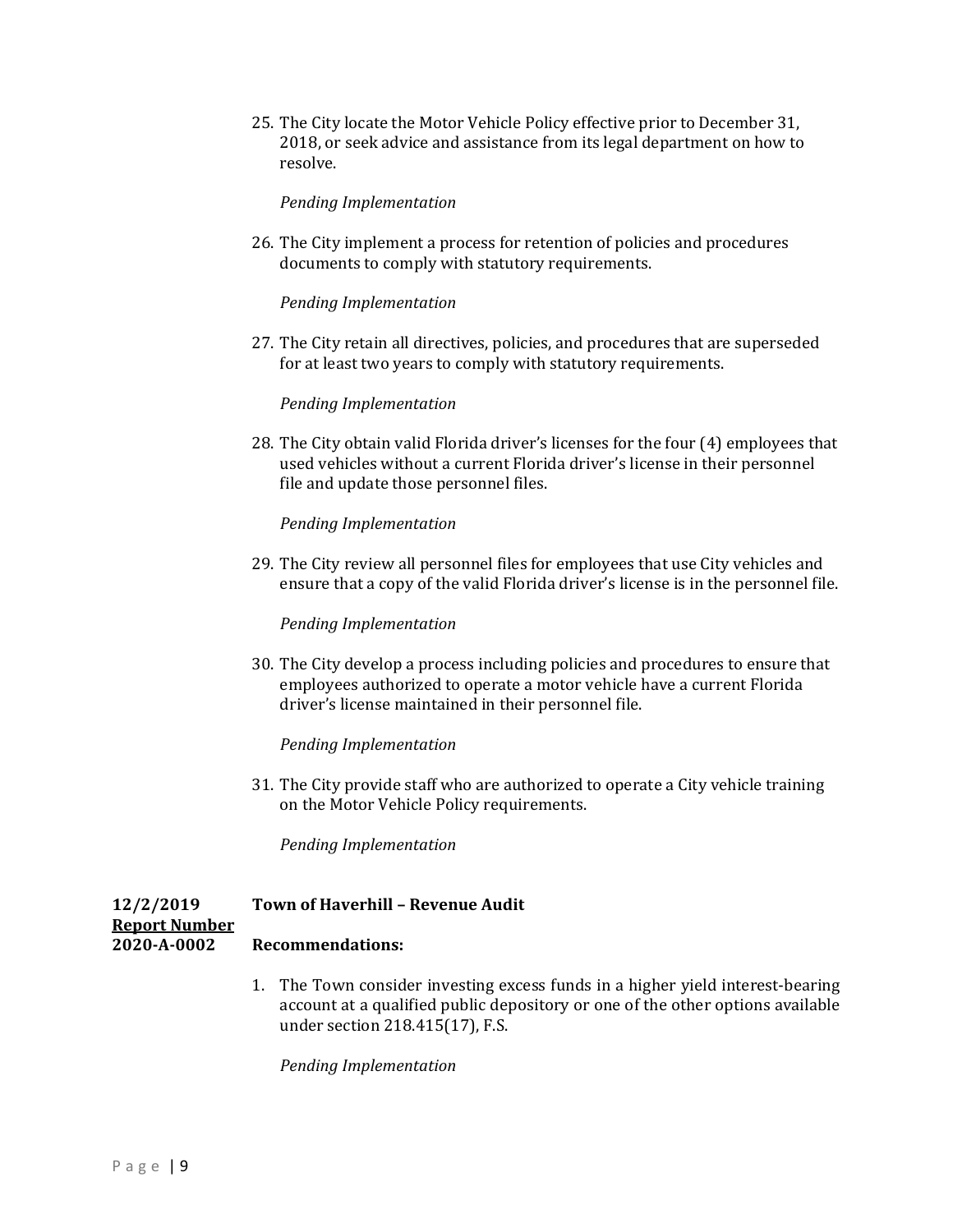2. The Town consider adopting an investment policy allowing it to invest its surplus public funds in any of the options available under section 218.415(16), F.S.

*Pending Implementation*

3. The Town complete a journal entry to correct the coding for all franchise fee revenue that was posted to the incorrect account code.

#### *Pending Implementation*

4. The Town update its general ledger chart of accounts to be in compliance with statutory requirements.

#### *Pending Implementation*

5. The Town develop and implement policies and procedures to provide sufficient guidance for Chart of Account selections.

#### *Pending Implementation*

6. The Town record/post revenue transactions in the proper revenue account based on the UAS Chart of Accounts.

#### *Pending Implementation*

7. The Town comply with its General Policies and Duties guidance for the reconciliation of bank statements and the review and approval of financial statements and documents.

#### *Pending Implementation*

8. The Town revise its General Policies and Duties guidance to ensure that internal controls are properly established to safeguard assets, as required by Florida Statutes.

#### *Pending Implementation*

9. The Town train staff on the new and/or revised written guidance.

#### *Pending Implementation*

10. The Town collect and remit applicable sales tax to the Florida Department of Revenue.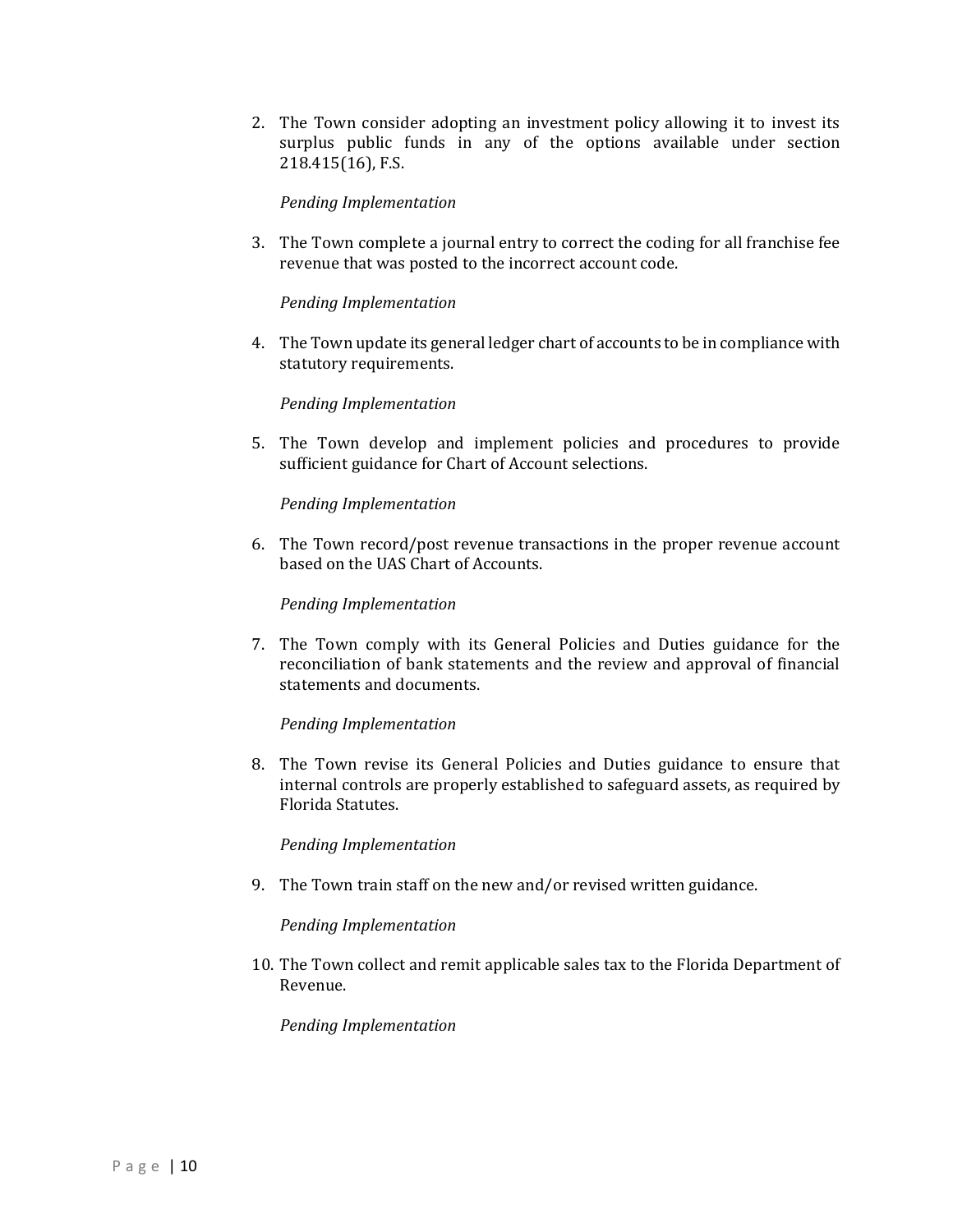11. The Town consider updating its written guidance to ensure sales tax is properly collected and remitted to the Florida Department of Revenue.

*Pending Implementation*

12. The Town provide staff training for the updated written guidance.

*Pending Implementation*

13. The Town adjust its process to comply with its Building Permit Department Procedures for the refund of permit fees.

*Pending Implementation*

14. The Town provide staff training on the Building Permit Department Procedures for refund of permit fees.

#### *Pending Implementation*

- 15. The Town develop and implement written IT policies and procedures to ensure consistency of operations that provide guidance, at a minimum, for how to:
	- a. Assign and remove user rights and a reasonable time for removal when access is no longer appropriate,
	- b. Authorize user access,
	- c. Limit system access by requiring unique user IDs and passwords, and
	- d. Provide for user change management (new and separated employees).

#### *Pending Implementation*

16. The Town provide training to staff for the IT policies and procedures, as needed.

*Pending Implementation*

## **2/11/2020 City of Pahokee – Review of Technomarine Construction, Inc. Contracts Report Number**

#### **CA‐2020‐0074 Recommendations:**

1. City Officials responsible for managing grants become familiar with grant terms and comply with applicable terms and specifications.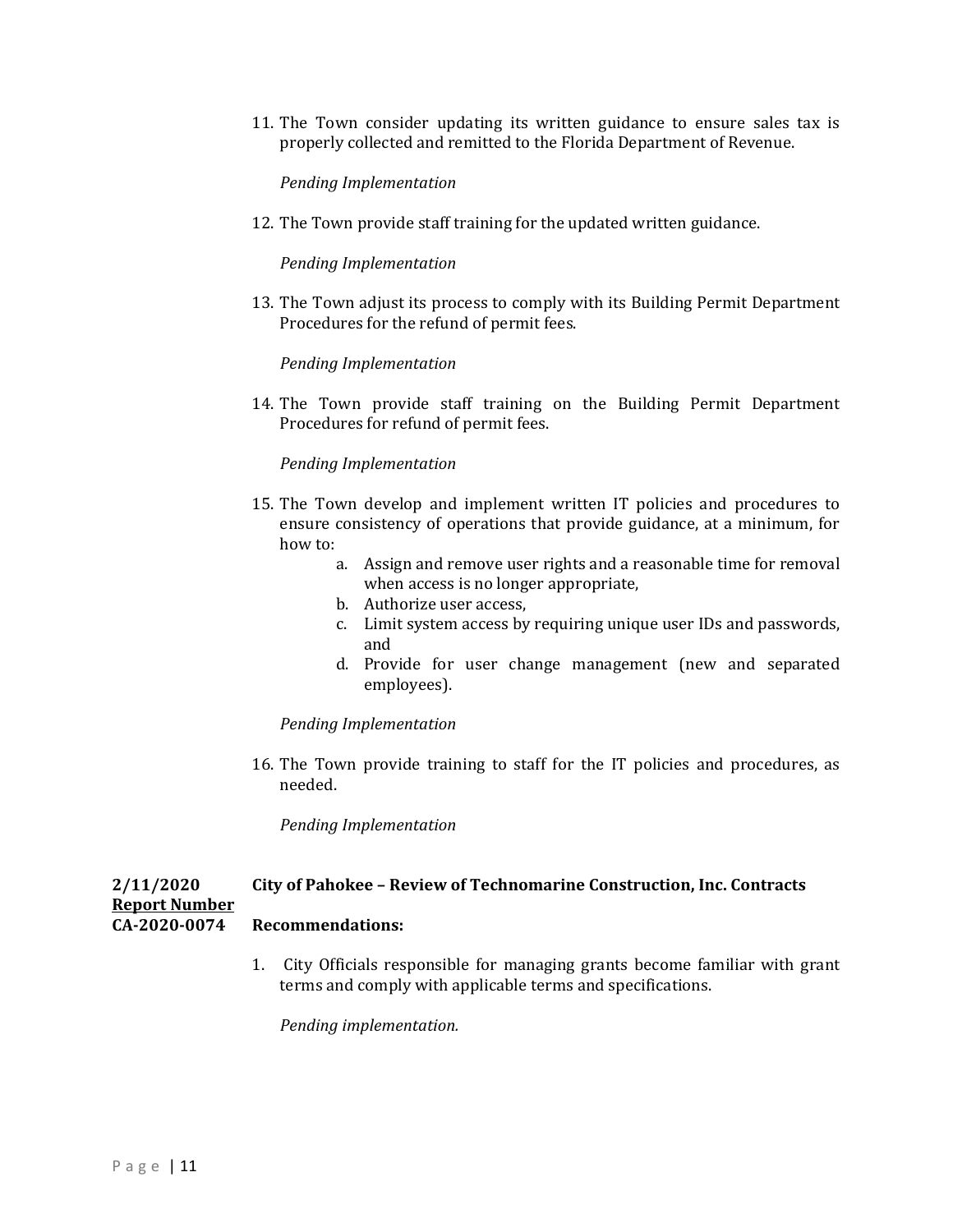2. The City develop and implement a policy/procedure about grant administration and train City staff.

#### *Pending implementation*

3. As a part of the City's policy and/or procedure regarding grant administration, the City should consider the development and implementation of a Project Implementation Plan (PIP) for grant awards.

#### *Pending implementation*

4. The City develop and implement a policy/procedure that includes construction requirements and compliance with section 255.05, Florida Statutes.

#### *Pending implementation*

5. The City provide training to staff on the requirements in section 255.05.

#### *Pending implementation*

6. The City comply with its ordinances.

#### *Pending implementation*

7. The City develop and implement a policy/procedure to provide direction to City staff to comply with Sec. 2-272.

#### *Pending implementation*

8. The City Manager comply with FL Code of Ordinances, Sec. 2-272.

#### *Pending implementation*

9. The City Manager not sign agreements that have not been reviewed by the City Attorney to either approve or disapprove the legal sufficiency of the document.

#### *Pending implementation*

10. The City develop and implement procurement policies and procedures for project management and effective contract administration. The policies and procedures should include verifying and inspecting deliverables prior to approving and issuing payment. "Accepted deliverables may include approved product specifications, delivery receipts, and work performance documents".

Documenting the verification of deliverables further supports the acceptance of deliverables. "The State of Florida Contract and Grant User Guide" in its